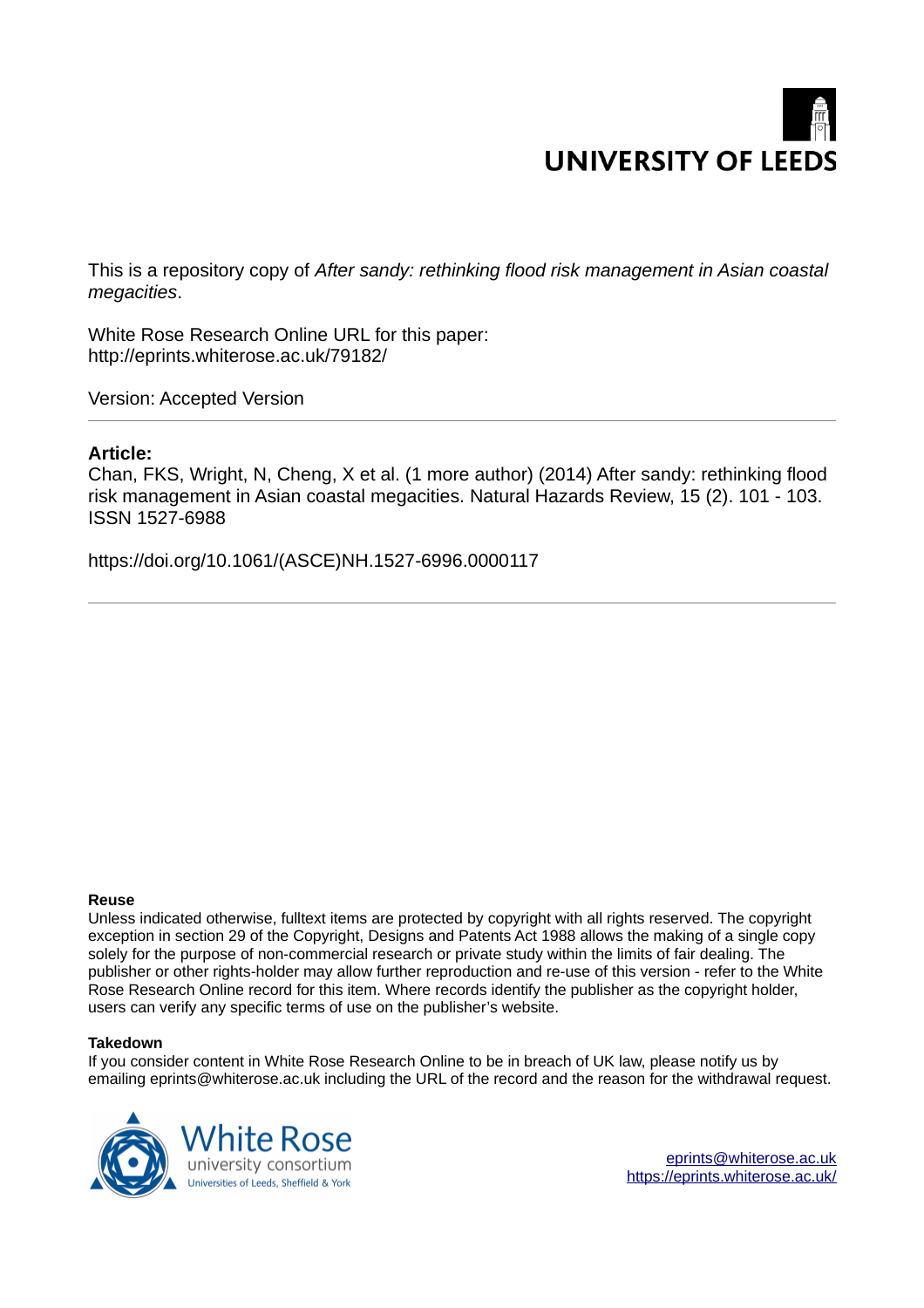## <sup>1</sup>**NH0228**

# <sup>2</sup>**After Sandy – rethinking flood risk management**  <sup>3</sup>**in Asian coastal megacities**

Faith Ka Shun Chan<sup>1</sup>, Nigel Wright<sup>2</sup>, Xiaotao Cheng<sup>3</sup>, James Griffiths<sup>4</sup> 4

5

 $\overline{a}$ 

6 The tropical storm, and for a time hurricane, named Sandy arrived on the US East Coast on  $30<sup>th</sup>$ 7 October 2012, and delivered a 5.1 meters storm surge, the highest since 1851, to the heart of the 8 country's financial hub in the Lower Manhattan area in New York City (Figure 1) (NOAA 9 2012). As a result, there were more than 40 fatalities across the city, and the storm-related death-10 toll across the North East US reached 63. 69 deaths in the Caribbean region meant that total 11 casualties caused by the storm was 132 (BBC 2012; Fischetti 2012). Public transport systems 12 were submerged; the runways of two major airports (John F Kennedy and Newark) were flooded 13 and closed; and the New York Stock Exchange was shut-down for two days. The forecasting

<sup>&</sup>lt;sup>1</sup> Mr., Faith Ka Shun Chan, Assistant Professor, Department of Geographical Sciences, the University of Nottingham Ningbo China, 199 Taikang East Road, Ningbo, 315100, China. Email: faith.chan@nottingham.edu.cn (correspondent author) / School of Geography, University of Leeds, Leeds LS29JT, United Kingdom

<sup>&</sup>lt;sup>2</sup> Dr., Nigel Wright, Professor, School of Civil Engineering, University of Leeds, Leeds LS29JT, United Kingdom. Email: n.g.wright@leeds.ac.uk/ UNESCO-IHE, 2601 DA Delft, the Netherlands.

<sup>&</sup>lt;sup>3</sup> Dr., Xiaotao Cheng Professor, Department of Water Hazard Research, China Institute of Water Resources and Hydropower Research (IWHR), China. Email: chengxt@iwhr.com

<sup>&</sup>lt;sup>4</sup> Dr., James Griffiths, Assistant Professor, Department of Geographical Sciences, the University of Nottingham Ningbo China, 199 Taikang East Road, Ningbo, 315100, China. Email: James.GRIFFITHS@nottingham.edu.cn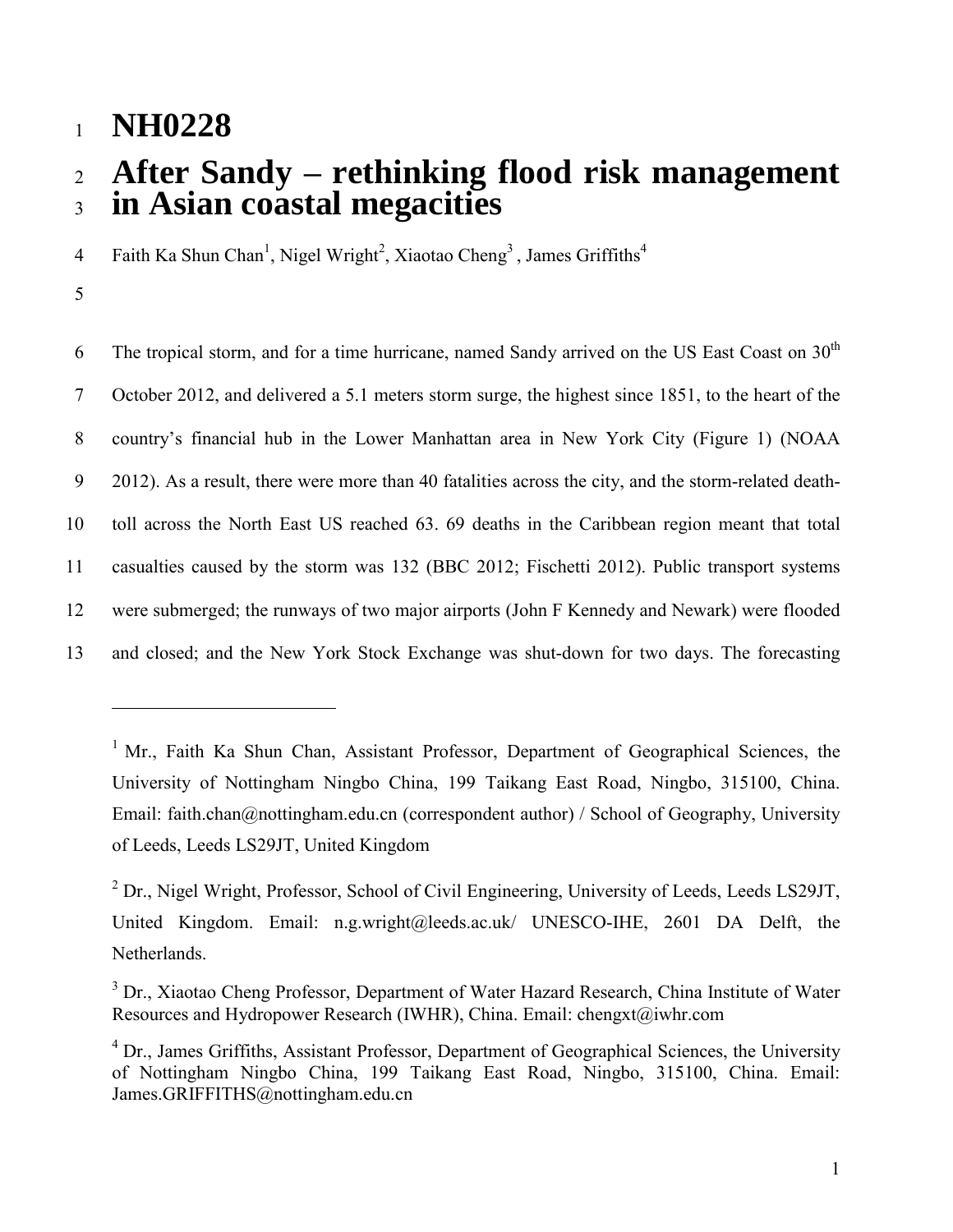14 firm Equcat estimated the likely total cost of damages to be over \$85 billion (Reuters 2012a). 15 Reuters estimated damage of at least \$18 billion in the area between downtown and Long Island 16 alone (Reuters 2012b). To put this in context, average annual losses from cyclones, storm surges, 17 coastal floods and winds in the US are estimated to be in the region of just \$10 billion per year.

18 Although the magnitude of Sandy was less intense than Katrina in 2005, Sandy affected a larger 19 area; NASA (2012) reported the strong winds (greater than 65 km/h) for a distance of 20 approximately 500 km during Hurricane Katrina, whereas Sandy prevailed for over 1,500 km at 21 a similar intensity. This is possibly the main reason why Sandy generated sea surges over a 22 larger coastal area than Katrina, and affected more than 12 states on the East coast (CCTV 2012).

23 Previous research (Webster et al. 2005), has indicated that the frequency and intensity of 24 cyclones (i.e. hurricanes and typhoons) has increased in the last 50 years, and that the trend is 25 expected to rise continuously this century due to climate change. The IPCC (2012) also reported 26 that it is likely that there has been a pole-ward shift in the main Northern Hemisphere extra-27 tropical storm tracks, which means that the potential for intense storms that produce significant 28 wind and extreme rainfall is slightly increased.

29 The impact of Storm Sandy reflects the vulnerability of coastal megacities across the globe. This 30 vulnerability exists because human settlement, including properties and infrastructure, is mostly 31 located in low-lying flood-prone areas similar to those of New York City. The major financial 32 hub of Wall Street for example, is just a mile away from the harbor. An accepted definition of a 33 megacity is a city with a population of 8 million or more (United Nations 2010). New York City 34 has 8.2 million inhabitants, approximately 2 million of whom live on Long Island or smaller 35 islands and in flood-prone areas. The city government realised that it would be impossible to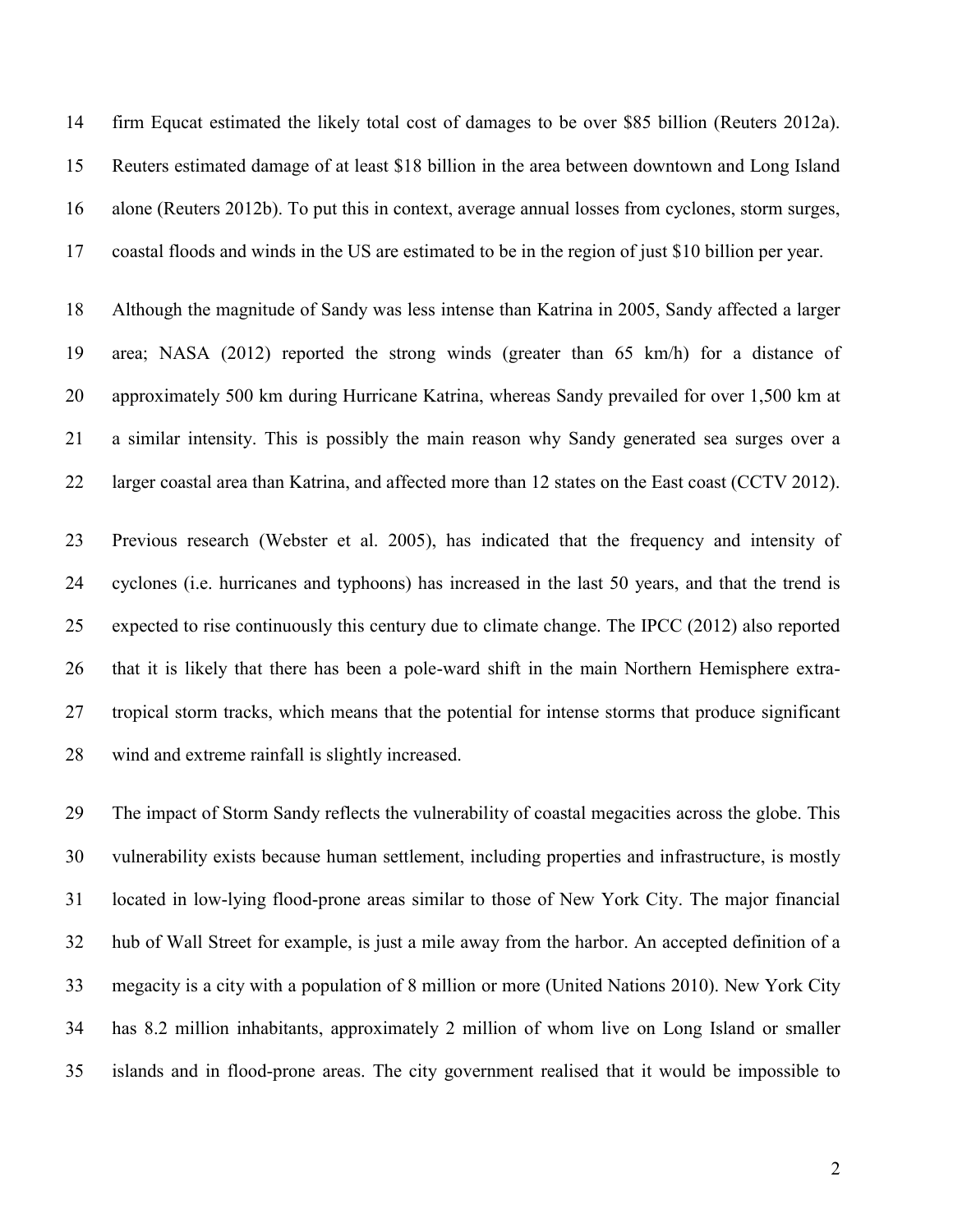36 relocate this number of people and associated assets outside of the hazard areas, and have 37 therefore started to adapt the flood management strategies in preparation for climate change 38 (NYC 2012). Adaptation practices such as assessment of surge-risk, flood-risk mapping, 39 prediction of risks from various climate scenarios, and enhanced emergency evacuation plans 40 have been implemented since 2010 (Klima et al. 2011).

41 The city's storm warning system was activated some 41 hours before Storm Sandy arrived, at 42 which point the city authorities announced the closure of the financial markets and advised 43 residents to stock-up on food and water. Recommendations to employ sand-bags for flood-44 proofing and property protection, and advice to residents to stay at home or move to safe areas in 45 preparation for the storm, were examples of good practice (BBC 2012). Without such measures, 46 it is highly likely that the casualty count and damage caused by the storm would have been much 47 worse.



48

- 49 **Figure 1.** Up to 5.1-m tidal surge overtopped embankments along the coastline (Lucas Jackson,
- 50 photographer; with permission from Thomson Reuters)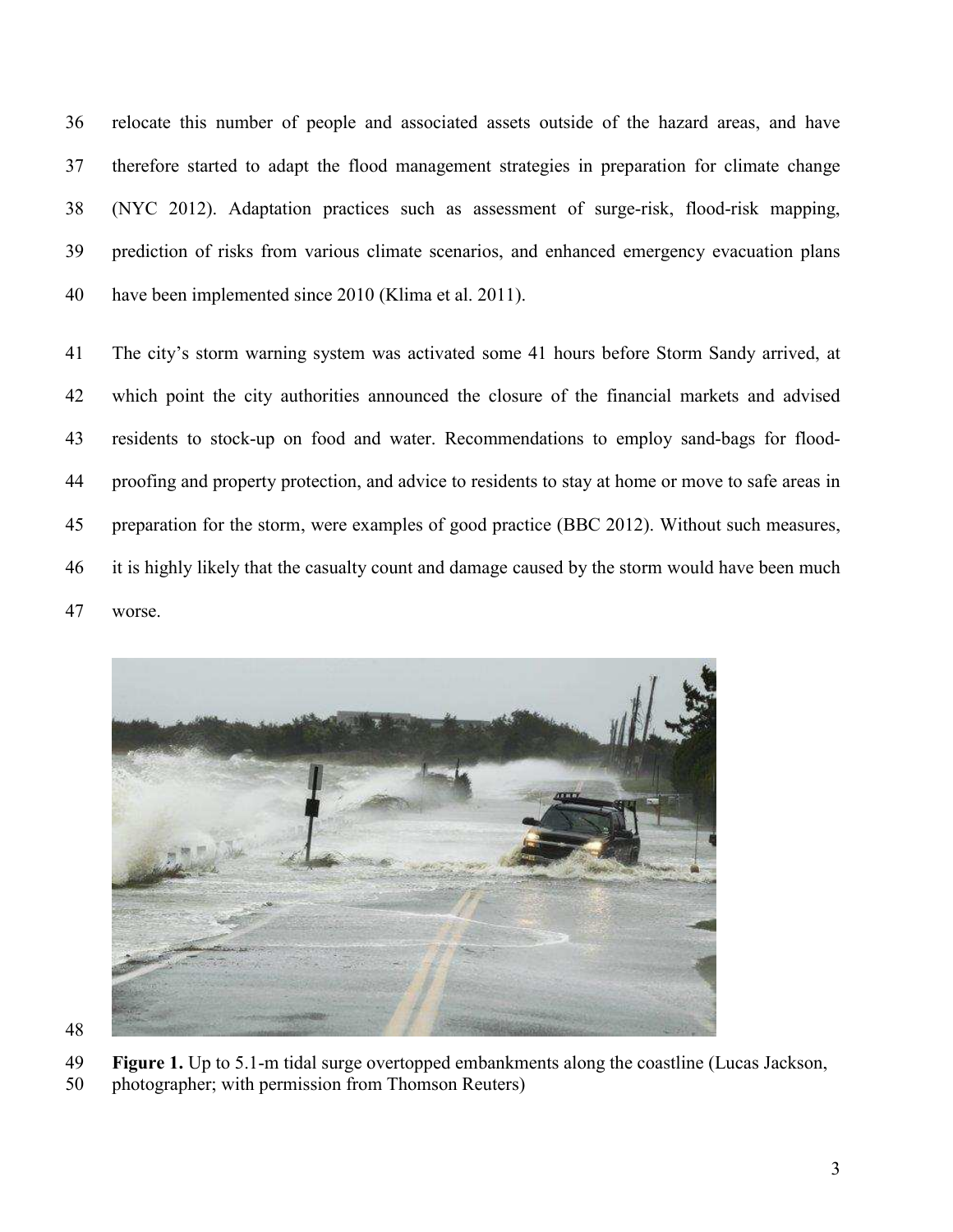51

52 Looking across the coastal regions of Asia, most coastal megacities have developed within the 53 last three decades. During the 1960s Tokyo was the only coastal megacity in Asia, whereas now 54 there are seven (Osaka-Kobe, Shanghai, Jakarta, Manila, Seoul, Guangzhou, Shenzhen and Hong 55 Kong). The fact that these coastal cities are ports means that their economic policies are oriented 56 towards trading and exporting products. Asian countries like China and Vietnam have 57 established Special Economic Zones (SEZ) in coastal cities (e.g. Shenzhen) which give special 58 tax incentives for foreign investors to encourage international trade and investment. This leads to 59 higher rates of employment and business opportunities. For example, the former fishing town of 60 Shenzhen has grown from just 300,000 people in 1979 to over 8 million at the present time 61 (including guest and itinerant workers). A number of other Pearl River Delta cities have recorded 62 similar growth rates within the last three decades (Yeung 2011). Emerging coastal cities in South 63 East Asia also appear to be following the success story of the Chinese SEZs. Yangon in 64 Myanmar for example recorded a population growth of 22% over the last decade as the 65 government opened its doors to economic reform (Seto 2011).

66 All coastal megacities in South East Asia are exposed to storms (cyclones/typhoons) similar to 67 Storm Sandy and many have suffered from a number of severe sea surges and inundations in 68 recent years. Typhoon Nargis in 2008 for example, inundated land up to 75 km inland in the 69 Rangoon and Irrawaddy Delta areas on the south coast of Myanmar; which resulted in the death 70 of over 146,000 people, and total economic damage of over \$17 billion (Syvitski et al. 2009). 71 Similarly, storm surges driven by Typhoons Hagupit and Koppu in 2008 and 2009 respectively, 72 inundated the low-lying coastal areas of Tai O town in Hong Kong, damaging over 100 73 properties. Most of the city infrastructure (e.g. business and residential properties) are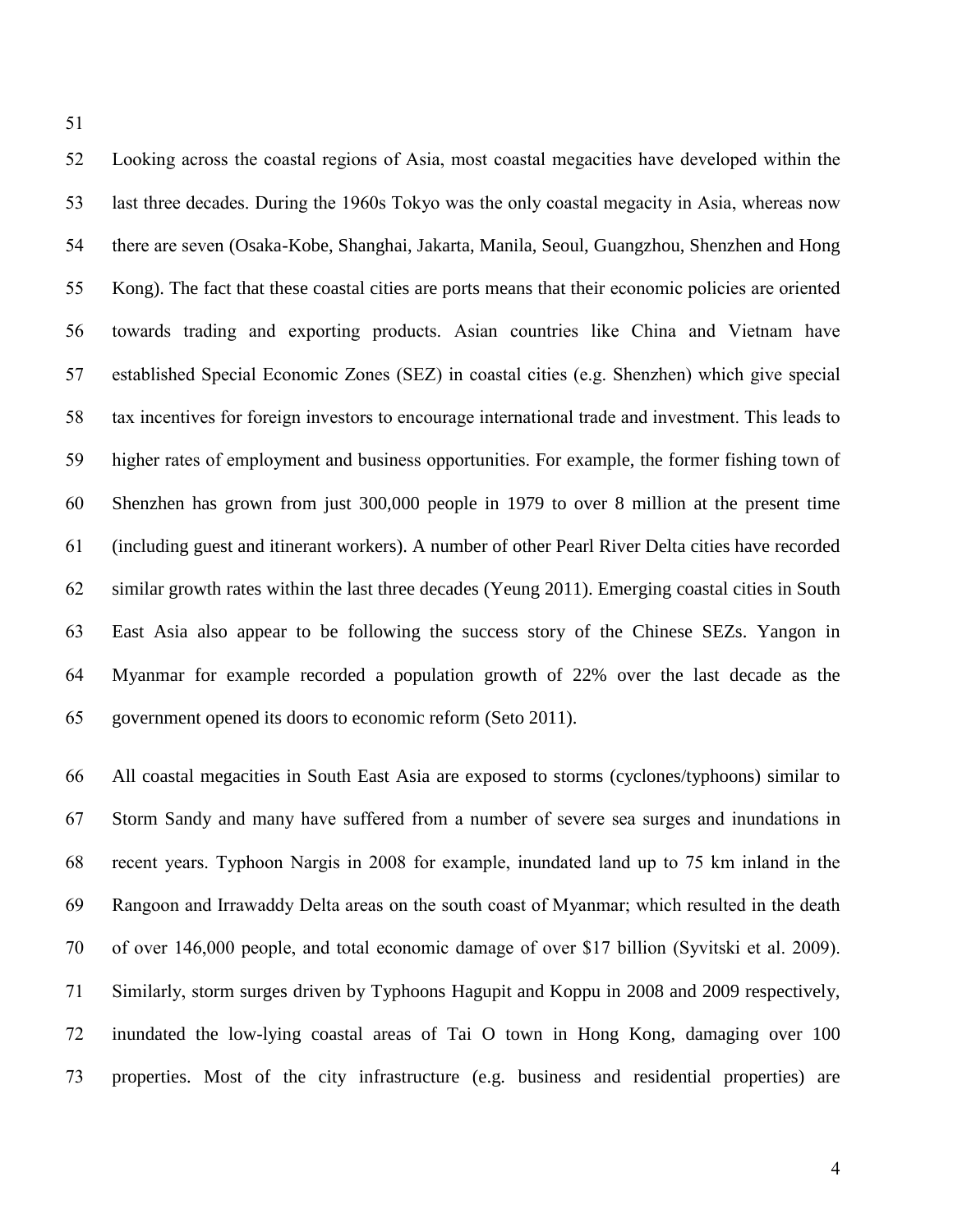unfortunately located on flood-prone areas. Shenzhen is another example of a high-risk area, as many properties have been built in flood-prone areas (such as the Harbour-front area). Even as the city becomes increasingly urbanised (up to over 98%), the demand for land is still increasing (Luo and Shen 2012). As the availability of land decreases, the municipal government has started to develop the Futian coastal wetland area, which previously functioned as a flood-storage area.

More than 86% of the Pearl River Delta's coastal areas currently rely on hard flood-protection measures such as dykes and embankments, but only a limited proportion of these are designed to withstand a 1-in-100 year event of a similar scale to Storm Sandy (Chan et al. 2012). In fact, existing flood management practices in many coastal megacities in Asia are devoid of planning, projections and adaptation strategies that account for future climate-change, and are thus unprepared for extreme storms such as Storm Sandy. Given these circumstances and the likelihood of future climate change, a number of researchers have cautioned that Asian coastal megacities, both existing (e.g. Shanghai, Guangzhou, Hong Kong, Bangkok, Yangon, Tokyo, etc.) and emerging (e.g. Ningbo, Tianjin, etc.), will be particularly vulnerable as they are facing common constraints caused by rapid growth (i.e. populations and economic), urbanisation and land scarcity (AFP 2012; Balica et al. 2012; Hanson et al. 2011).

This situation suggests that, although unpalatable to land planners and decision makers, measures such as prevention of further development on floodplains, remain the most effective way to avoid flood damage. Such measures should be combined with hydrological modelling and flood-risk mapping and forecasting to assist planners in making well-informed decisions. Before achieving these objectives, there are two issues that should perhaps first be considered. Firstly, it is difficult to rely purely on statistical assumptions and the use of climatic modelling to extrapolate future extreme events (i.e. precipitation and storm patterns), that have not yet been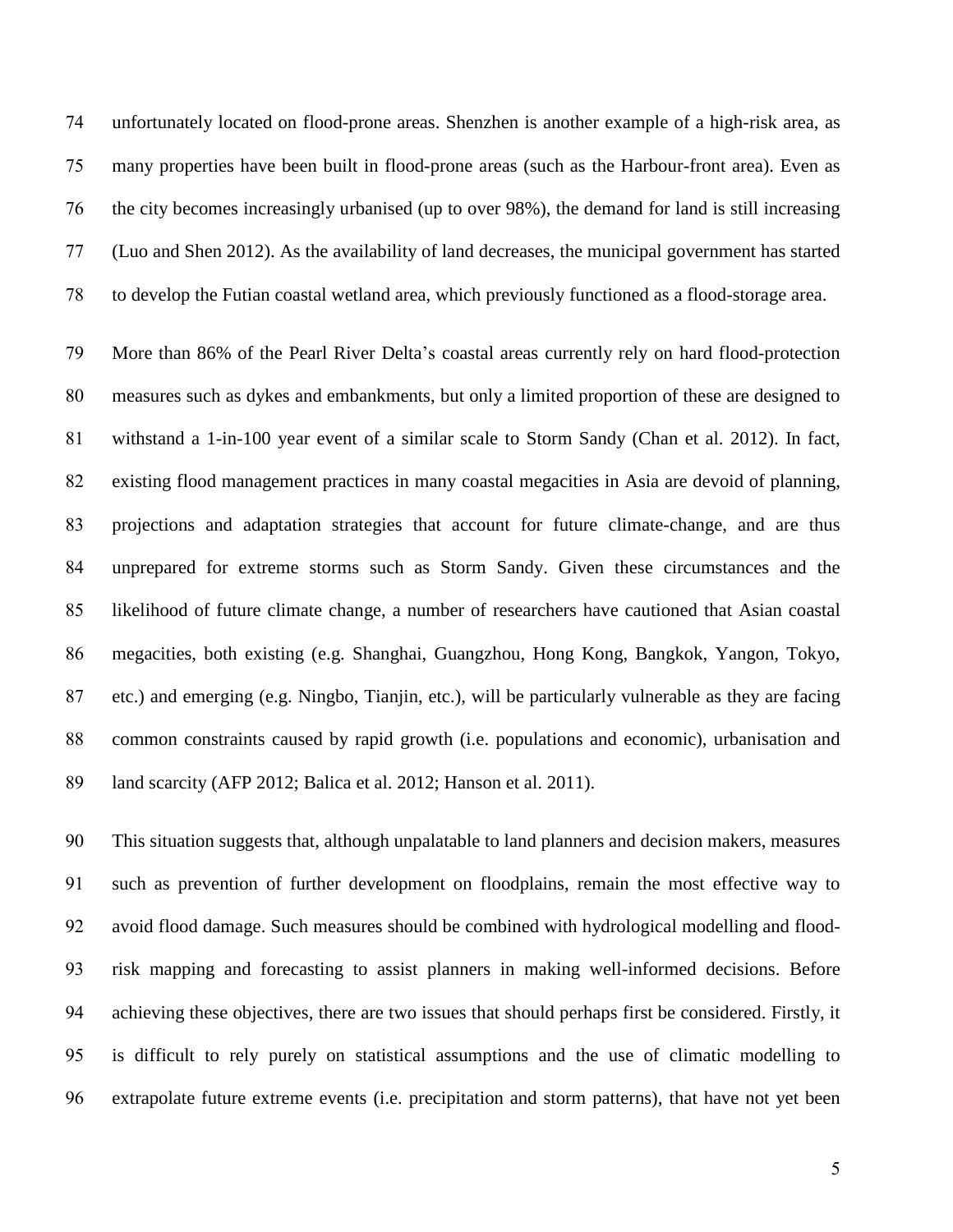observed (Schnoor 2008). Accordingly, it will be difficult to accurately predict future hydrological changes and cyclonic effects in coastal cities associated with future climate change. Secondly, not all coastal megacities have undertaken good flood-risk management practice, such as the design of early warning systems, and emergency excavation and flood relief plans (as had been done in New York). Indeed, most cities in Asia are still reliant on wholly engineering-based flood defence, without the benefits of holistic flood management, such as preparedness, awareness and emergency evacuation plans to cover all parts of the city. The most recent coastal floods in Hong Kong for example, reflected a flood warning system that is only operational for certain parts of the city. There was no comprehensive flood emergency evacuation plan, and the institutional responsibilities related to coastal flooding were blurred (Chan et al. 2012).

The reality for many SE Asian coastal cities then, is that far too many developments have been placed in floodplains and many new plans continue to focus on developing these areas. This pattern seems unavoidable on the Asian coastline which is subject to huge population and economic growth. However, we need to constantly remind people that these low-lying floodplains are naturally exposed to floods and cyclonic effects (Syvitski and Kettner 2011). In addition, it is expected that climate-induced sea-level rise will increasingly affect these megacities.

Relocation is impossible in the megacities due to their huge settled populations, and is surely the last option in terms of socio-economic control. Whilst strategic abandonment in areas of particularly high risk would at least ensure people's safety (Neville and Coats 2009), abandonment would also lead to difficulty in relocating large numbers of residents to other areas. Municipal governments therefore, have to raise their resilience and safety level as the first priority. This can be done through practices such as utilising flood-proofing techniques;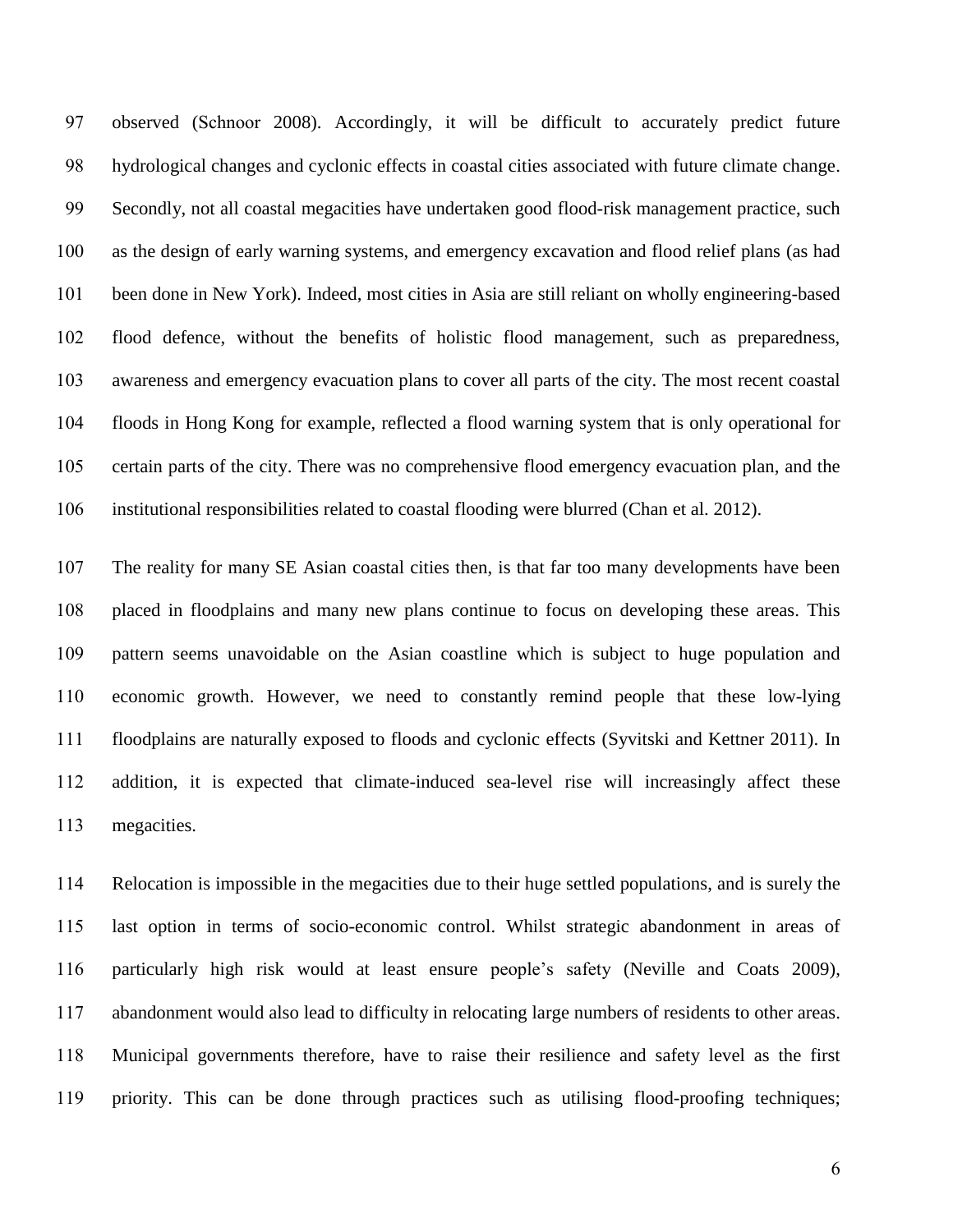enforcing emergency evacuation and design of flood relief plans (e.g. ensuring emergency food and freshwater storage, interconnecting with various emergency service departments – medical and police, temporary shelters and financial supports) (Cheng 2006); improving flood warning systems to ensure people can respond and react in time (Ma et al. 2010); educating the public to prepare for storms and floods; and starting to reform the spatial landuse and planning system to address flood risk (Porter and Demeritt 2012).

In conclusion, lessons from Storm Sandy and Katrina imply that it is just not possible to comprehensively protect coastal megacities from extreme storms and the resulting floods. 128 Increasingly unpredictable climatic impacts mean that embankments and flood gates are will 129 always have the potential to be breached during such extreme weather conditions. To ensure our 130 safety and the safety of the infrastructure that we rely upon requires us to continually learn and 131 re-evaluate our approach to flood management. Living with storms and being vigilant in our preparations will make us more resilient and adaptable to the changing levels of flood risk likely to be faced by future generations. It is also imperative that lessons are shared internationally (Knight et al., 2006), as whilst each city has its own local characteristics, whether physical, social, economic or institutional, cities can learn much from each other's examples, particularly where significant events have recently occurred.

In economies experiencing rapid growth it is tempting to reject any measures that might reduce the capacity for economic development, but the potential impact of an event such as Sandy in a city that has not adequately considered these issues could lead to a high loss of life and an even greater impact on economic growth. Flood hazards are increasingly connected to, and can have an impact onthe world economy. For example, Chongvilaivan (2012) reported that the 2011 Thailand floods indirectly affected a number of their trading partners. Japan's automotive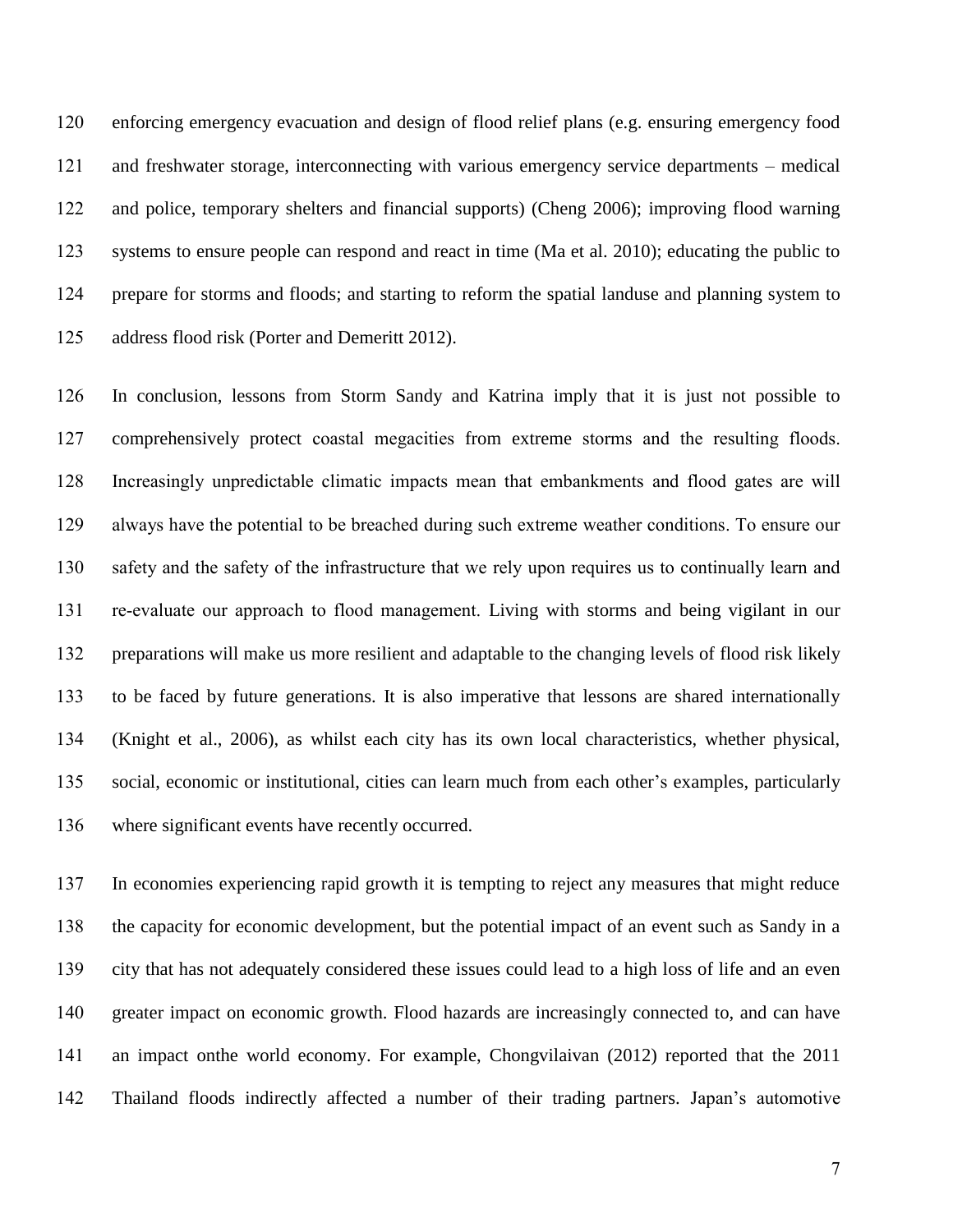exports industry in particular, experienced a decline of 24.1% in the December following the floods, as Thailand is a major customer for vehicle parts and components. Fujita and Hamaguchi (2012) found similar impacts on the production networks of the automotive industry after the tsunami and catastrophic floods in Japan in March 2011, which recorded an export capacity drop of 39% in China. Such negative impacts in any of the Asian megacity regions would undoubtedly have implications for economies across the globe particularly when they are already in a fragile state.

150

## 151 **References:**

- 152 AFP (2012). "Asia's mega-cities badly exposed to superstorms."
- 153 <http://www.afp.com/en/news/topstories/asias-mega-cities-badly-exposed-superstorms> (Nov. 7,
- 154 2012).
- 155 Balica, S. F., Wright, N. G. & Meulen, F. (2012). " A flood vulnerability index for coastal cities 156 and its use in assessing climate change impacts." *Nat. Hazards,* 64 (1)**,** 73-105.
- 157 BBC (2012). " Storm Sandy to cost Lloyd's of London up to \$2.5 billion."
- 158 <http://www.bbc.co.uk/news/business-20779947> (Dec.19, 2012).
- 159 CCTV (2012). "Sandy's hit is hard to gauge for
- 160 economists."<http://english.cntv.cn/20121101/104396.shtml> (Nov.5, 2012).
- 161 Chan, F.K.S., Mitchell, G., Adekola, O., McDonald, A.T. (2012). " Flood Risk in Asia's Urban
- 162 Mega-deltas." *Env. & Urb. Asia*, 3(1) 41-61.
- 163 Chan, F.K.S., Mitchell, G., McDonald, A.T. (2012). "Flood risk appraisal and management in
- 164 mega-cities: A case study of practice in the Pearl River Delta, China." *IWA J. Wat. Pract. &*  165 *Tech.*
- 166 Cheng, X.T. (2006). "Recent progress in flood management in China." *Irr. & Drain*., 55 (S1), 167 S75-S82.
- 168 Chongvilaivan, A. (2012). "Thailand's 2011 flooding: Its impact on direct exports and global
- 169 supply chains. *ARTNeT Working Paper Series*, 113."< http:// hdl.handle.net/10419/64271>
- 170 (Dec.1, 2012).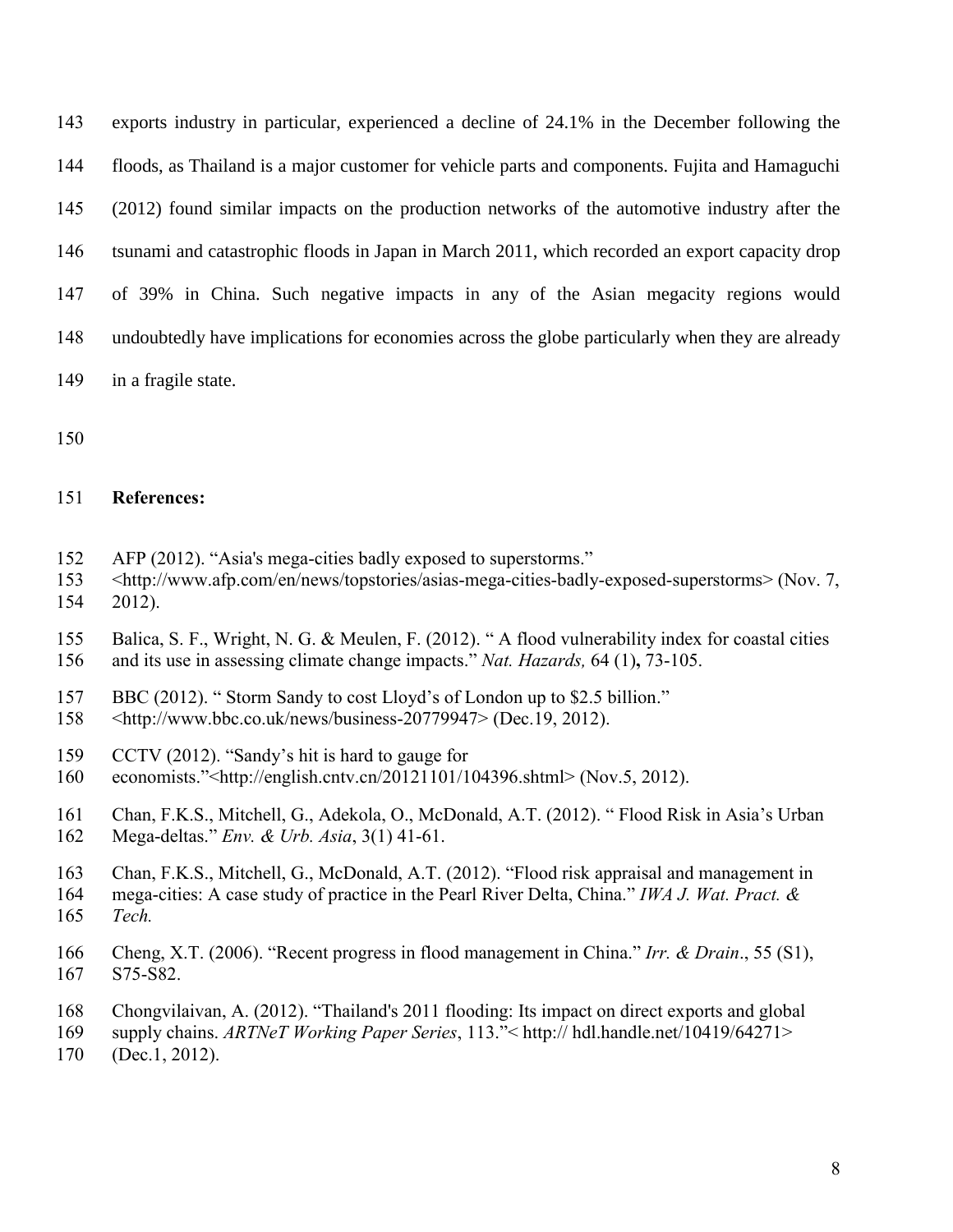- 171 Fischetti, M. (2012). "Sandy versus Katrina, and Irene: Monster Hurricanes by the Numbers."
- 172 <http://www.scientificamerican.com/article.cfm?id=sandy-vs-katrina-and-irene>(Oct.29, 2012).
- 173 Fujita, M. & Hamaguchi, N. (2012). "Japan and economic integration in East Asia: post-disaster 174 scenario." *The Annals of Reg. Sci.*, 48(2), 485-500.
- 175 Hanson, S., Nicholls, R., Ranger, N., Hallegate, S., Corfee-Morlot, J., Herweijer, C. & Chateau,
- 176 J. (2011). "A global ranking of port cities with high exposure to climate extremes." *Climat.*
- 177 *Change*, 104 (1), 89-111.
- 178 IPCC (2012). "Managing the Risks of Extreme Events and Disasters to Advance Climate Change
- 179 Adaptation." *A Special Report of Working Groups I and II of the Intergovernmental Panel on*
- 180 *Climate Change* , C.B. Field, V. Barros, T.F. Stocker, D. Qin, D.J. Dokken, K.L. Ebi, M.D.
- 181 Mastrandrea, K.J. Mach, G.-K. Plattner, S.K. Allen, M. Tignor, and P.M. Midgley, ed.,
- 182 Cambridge University Press, Cambridge, UK, and New York, NY, USA.
- 183 Klima, K., Lin, N., Emanuel, K., Morgan, M. G., Grossmann, I. (2011). " Hurricane
- 184 Modification and Adaptation in Miami-Dade County, Florida." *Env. Sci. & Tech.*, 46 (2), 636- 185 642.
- 186 Knight, D., Cao, S., Liao, H., Samuels, P., Wright, N., Liu, X. and Tominaga**,** A. (2006). "Floods 187 – are we prepared?" *J. of Dis. Res.*, 1(2), 325-333.
- 188 Luo, X. and Shen, J. (2012). " The making of new regionalism in the cross-boundary metropolis 189 of Hong Kong–Shenzhen, China." *Hab. Int.,* 36 (1), 126-135.
- 190 Ma, J., Tan, X. and Zhang, N. (2010). " Flood management and flood warning system in China."<br>191 *Irr. & Drain.*, 59 (1), 17-22. 191 *Irr. & Drain*., 59 (1), 17-22.
- 192 NASA (2012). "Comparing the Winds of Sandy and Katrina."<br>193 <http://earthobservatory.nasa.gov/IOTD/view.php?id=79626>
- 193 <http://earthobservatory.nasa.gov/IOTD/view.php?id=79626> (Nov.6, 2012).
- 194 Neville, J. & Coats, G. (2009). "Urban Design and Civil Society in New Orleans: Challenges,
- 195 Opportunities and Strategies in the Post-Flood Design Moment." *J. Urb. Design,* 14 (3)**,** 309- 196 324.
- 197 NOAA (2011). **"**Tides and Currents: the Battery, New York Station ID: 8518750".
- 198 <http://tidesandcurrents.noaa.gov/data\_menu.shtml?extremetype=station&bdate=18510430&eda
- 199 te=20121027&unit=1&format=Apply+Change&stn=8518750+The+Battery%2C+NY&type=Ext
- 200 remes> (Nov. 10, 2012).
- 201 NYC (2012). "Census page of New York's population". *New York City Government*,
- 202 <http://www.nyc.gov/html/dcp/html/census/popcur.shtml> (Nov. 1, 2012).
- 203 Porter, J. and Demeritt, D. (2012). "Flood-risk management, mapping, and planning: the
- 204 institutional politics of decision support in England." *Env.& Plan. A*, 44 (10), 2359-2378.
- 205 Reuters (2012a). "U.S. economy may skirt direct hit from Hurricane Sandy ."
- 206 <http://uk.reuters.com/article/2012/10/29/uk-storm-sandy-economy-
- 207 idUKBRE89S1BY20121029> (Nov. 4, 2012).